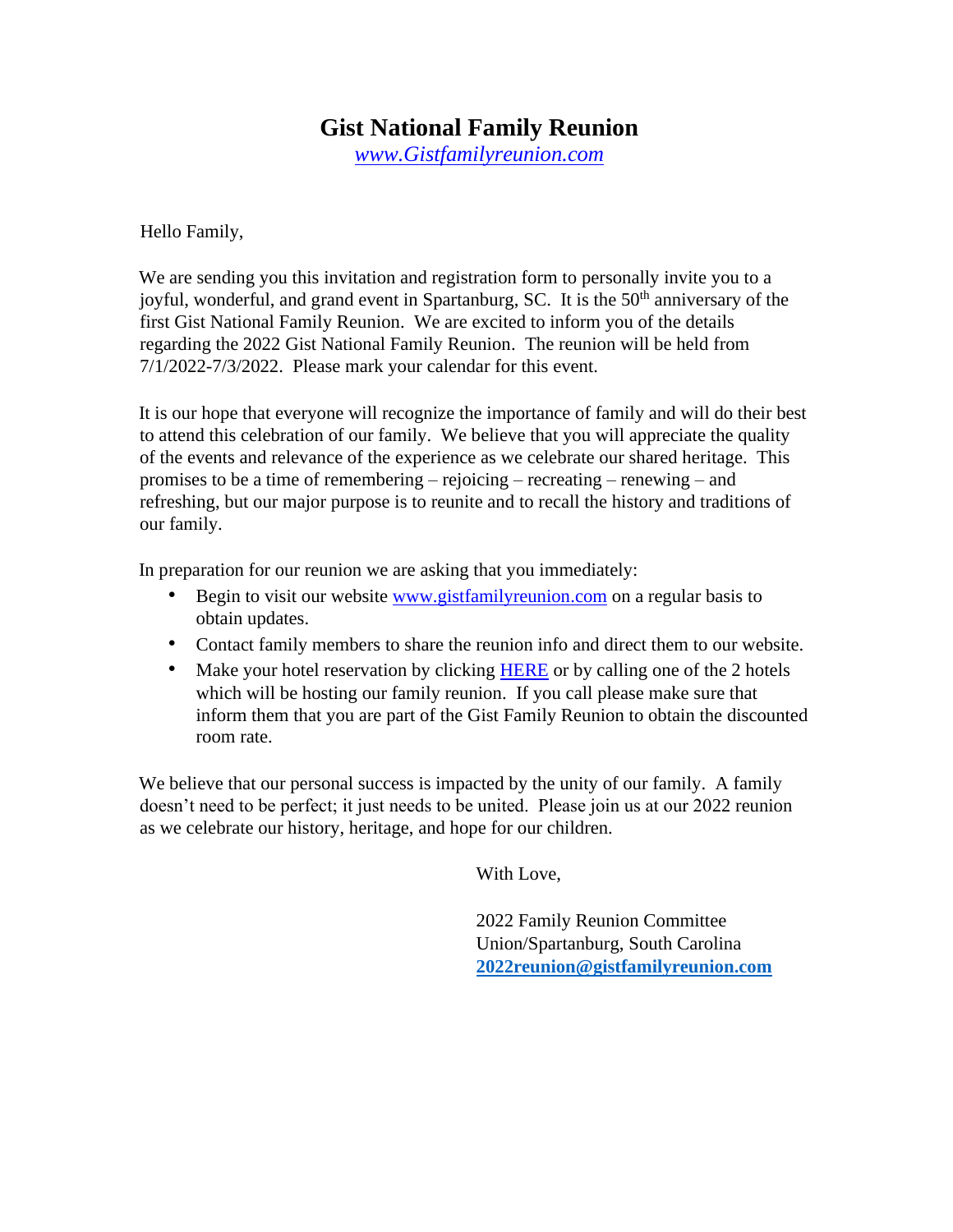# *Gist National Family Reunion* [www.gistfamilyreunion.com](http://www.gistfamilyreunion.com/) *Spartanburg, SC July 1-3, 2022*

#### *Registration fees are as follows:*

- Ages  $0 5$ : Free
- Ages  $6 18: $50.00$
- Ages  $19 74$ : \$125.00
- 75 and above: \$30.00

Registration Fee includes Gist Family T-Shirt and a gift bag

#### *Deposit Schedule:*

- $\cdot$  \$30.00 due by December 31, 2021 (this deposit secures you for the reunion)
- Remaining balance due by May 31, 2022
- We regret that we can't promise tee shirts for those who register after 5/5/22
- ALL MONIES RECEIVED FOR THE GIST FAMILY REUNION ARE NONREFUNDABLE!

**Payments can be mailed to:** 

**Gist National Family Reunion PO Box 3044 Spartanburg, SC 29304**

**Payments can be sent via CashApp:**

**\$Gistfamilyreunion PLEASE indicate 2022 reunion AND registration form must be e-mailed to: [2022reunion@gistfamilyreunion.com](mailto:2022reunion@gistfamilyreunion.com) and indicate amount that was sent via Cashapp**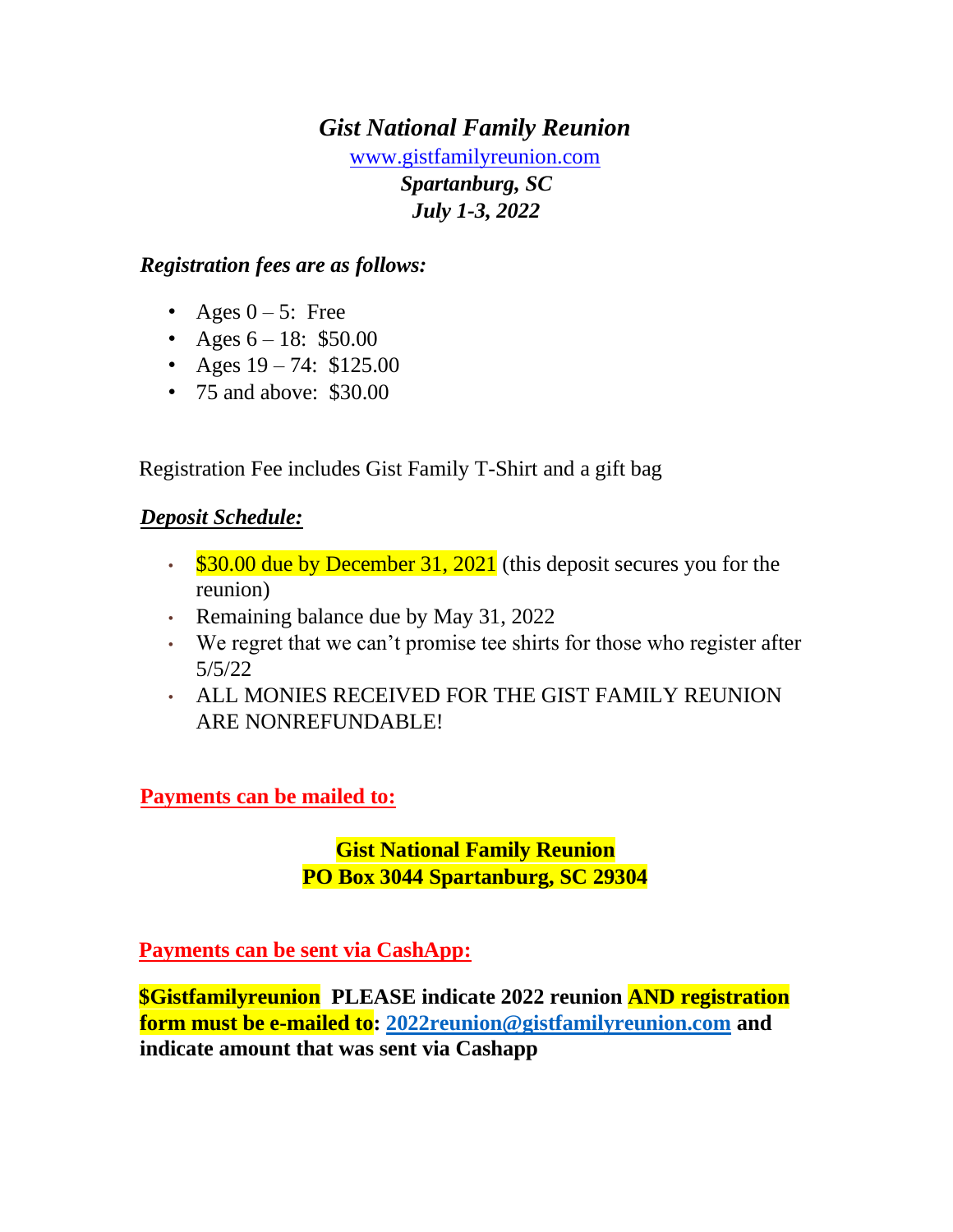## **Accommodations**

805 Spartan Blvd 801 Spartan Blvd Spartanburg, SC 29301 Spartanburg, SC 29301 Tel: 864-913-1200 Tel: 864-699-2222 **Room rate- \$119/night Room rate \$109/night**

**Hilton Garden Inn Spartanburg Hampton Inn & Suites I-26 Westgate**

When making reservations please identify yourselves with the Gist Family Reunion or **Code GFR**

When making hotel reservations for the Gist 2022 Reunion online

1. Go to [Hilton Garden Inn Spartanburg](https://www.hilton.com/en/book/reservation/deeplink/?ctyhocn=GSPSPGI&groupCode=GFR&arrivaldate=2022-07-01&departuredate=2022-07-03&cid=OM,WW,HILTONLINK,EN,DirectLink&fromId=HILTONLINKDIRECT) OR [Hampton Inn & Suites I-26](https://www.hilton.com/en/book/reservation/deeplink/?ctyhocn=SPAHSHX&groupCode=CHHGFR&arrivaldate=2022-07-01&departuredate=2022-07-03&cid=OM,WW,HILTONLINK,EN,DirectLink&fromId=HILTONLINKDIRECT)  [Westgate](https://www.hilton.com/en/book/reservation/deeplink/?ctyhocn=SPAHSHX&groupCode=CHHGFR&arrivaldate=2022-07-01&departuredate=2022-07-03&cid=OM,WW,HILTONLINK,EN,DirectLink&fromId=HILTONLINKDIRECT)

- 2. Make your room type selection
- 3. Fill in your personal information to complete reservation.